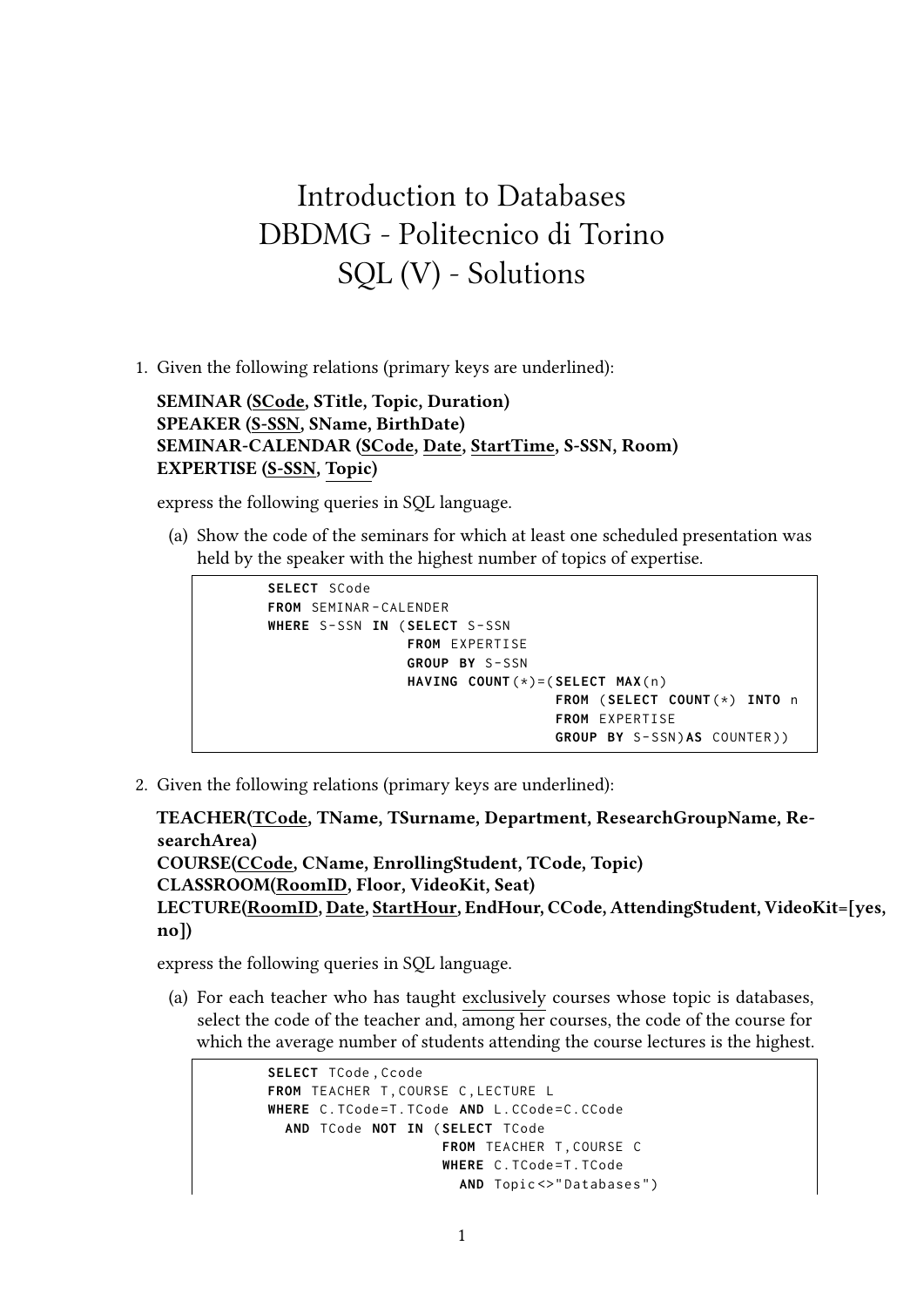```
GROUP BY ( TCode , CCode )
HAVING AVG(AttendingStudent#)=
                  ( SELECT MAX ( x )
                    FROM ( SELECT AVG ( AttendingStudent #) INTO x
                           FROM LECTURE
                          GROUP BY CCode ))
```
3. Given the following relations (primary keys are underlined):

**TOUR-GUIDE (GuideCode, Name, Surname, Nationality) TYPE-OF-TOUR (TourTypeCode, Monument, Duration, City) GROUP (GroupCode, NumberOfParticipants, Language) GUIDED-TOUR-CARRIED-OUT (GroupCode, Date, StartTime, TourTypeCode, GuideCode)**

express the following queries in SQL language.

(a) For each tour guide who has never guided a type of tour for French-speaking groups, show name and surname and, for each date, the total number of type of tours guided and their totale duration.

```
SELECT TG . Name , TG . Surname , GTCO .Date , SUM ( Duration )
FROM TOUR - GUIDE TG , TYPE - OF - TOUR TT ,
     GUIDED - TOUR - CARRIED - OUT GTCO
WHERE TG . GuideCode = GTCO . GuideCode
  AND TT . TourTypeCode = GTCO . TourTypeCode
  AND TG . GuideCode NOT IN
                  ( SELECT TG . GuideCode
                    FROM GUIDED - TOUR - CARRIED - OUT GTCO2 , GROUP G
                    WHERE G . GroupCode = VGE2 . GroupCode
                      AND GR . Language = 'French ')
GROUP BY TG . GuideCode , G . Name , G . Surname , GTCO . Date
```
(b) Among the monuments for which at least 10 guided tours have been carried out, show the monuments visited by the highest number of participants.

```
SELECT Monument
FROM TYPE - OF - TOUR TT , GUIDED - TOUR - CARRIED - OUT GT , GROUP G
WHERE TT . TourTypeCode = GT . TourTypeCode
  AND G . GroupCode = GT . GroupCode
GROUP BY Monument
HAVING COUNT (*) >=10
  AND SUM (NumberOfParticipants) =
             ( SELECT MAX ( TOTPart )
              FROM ( SELECT SUM ( NumberOfParticipants ) AS TOTPart
                     FROM TYPE-OF-TOUR TT,
                          GUIDED - TOUR - CARRIED - OUT GT ,
                          GROUP G
                     WHERE TT . TourTypeCode = GT . TourTypeCode
                       AND G . GroupCode = GT . GroupCode
                     GROUP BY Monument
                     HAVING COUNT (*) >= 10) AS TOTM )
```
4. Given the following relations (primary keys are underlined):

**TEENAGER (SSN, Name, Surname, BirthDate, CityOfResidence, Sex) ACTIVITY (ActivityCode, AName, Description, Category)**